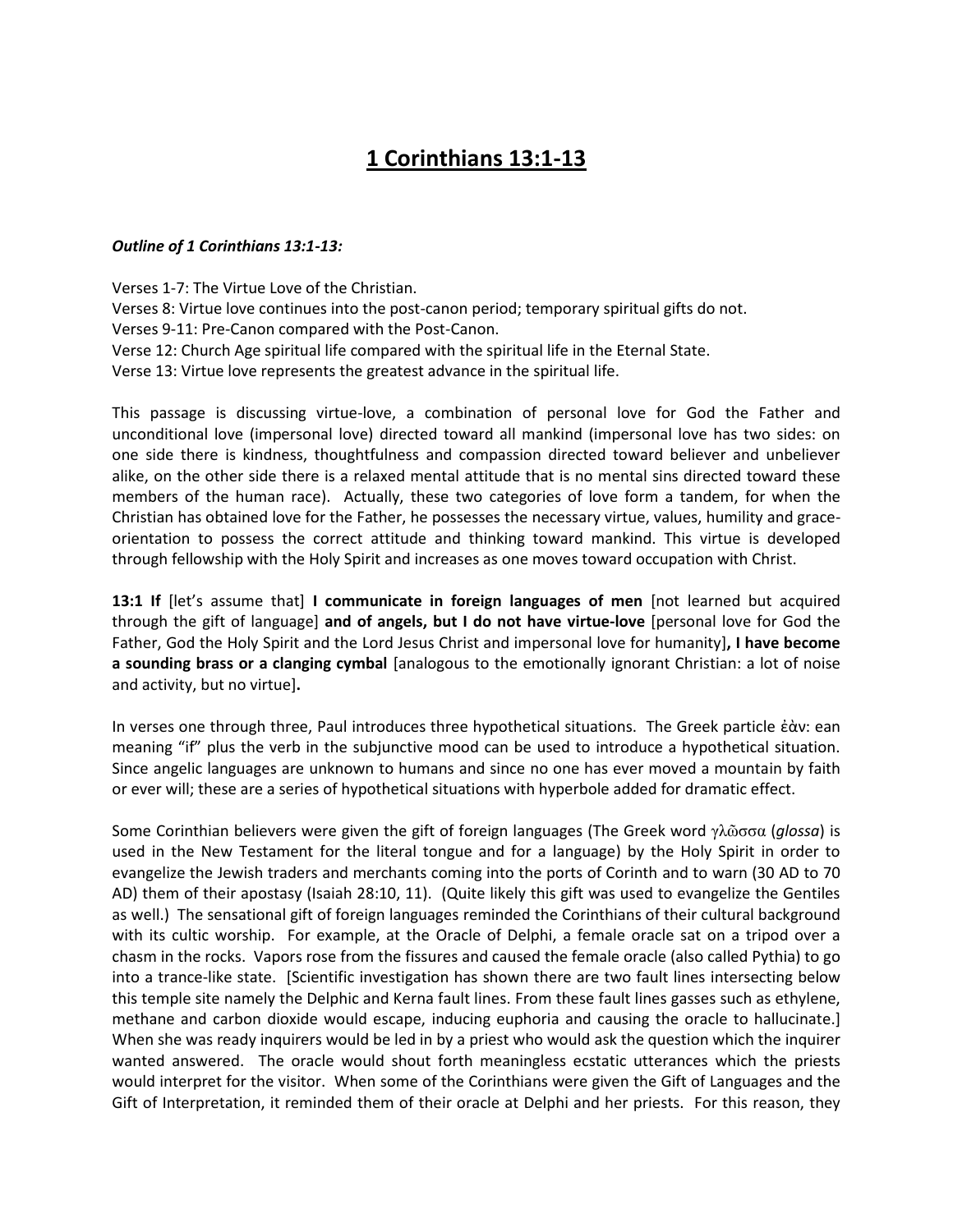assumed that the gift of languages made them great, and many even developed a pseudo gift of Tongues as per chapter 14. However, Paul not only rejected their pseudo spiritual gift of languages (tongues), but also made it very clear that the gift of foreign languages is meaningless unless one has advanced in the spiritual life. In effect, he is saying that unless a believer possesses virtue love (with emphasis on personal love for God the Father and occupation with Christ) his spiritual gift is meaningless whatever it may be.

Although no human being has ever spoken an angelic language, Paul knew that angels do possess languages. Apparently, the angelic languages are much more complicated than human languages. So, if any human could speak an angelic language it would indicate his mental superiority over others, and many would assume even spiritual superiority. However, a great mentality and spiritual gifts do not make a Christian great; rather virtue-love makes the Christian a great believer.

Peddlers of the past and Christians without virtue have something in common. In ancient Greece and Rome there were no supermarkets, so peddlers with carts would move about the streets selling their produce and wares. As most of the homes had an outer wall around them, the peddler had to have some system of alerting the housewives regarding their presence. One method of doing this was to rub or bang two pieces of brass together making a terribly dissonant and irritating sound. This act of drawing attention to oneself is analogous to the self-centered believer who is functioning in a spiritual gift, but does not possess virtue love. Without virtue love the believer's motivation will be related to some form of arrogance, and in that state, he will always be trying to draw attention to himself, to glorify himself.

The Greek fraternities and sororities related to both the cult of Sibyl (Cybele) and of Dionysus (the Roman Bacchus) involved ecstatic utterances, frenzied activity, abandonment and the clashing and clanging of cymbals. Because of this past experience, many Corinthians had a great desire to participate in some type of emotional abandonment and ecstatic utterance. Thus, though the true Gift of Tongues did not involve emotional abandonment and ecstatic speech, the pseudo gift of Tongues did.

**13:2. And, if** [hypothetical situation with hyperbole] **I have the gift of prophecy and I know all the mysteries** [ηὰ µυζηήρια / *ta musteria*] **and all the knowledge, and if I had all the faith so that I could move mountains from one place to another, but I do not have virtue-love, I am nothing** [ουθεν / *outhen*: the high form for "nothing" to relate the believer to the Greek Tragedies]**.** 

Some of these things were true of Paul, others were not. However, that is not the point. Paul was using himself as an illustration in a hypothetical conditional sentence. For instance, Paul did have the gift of prophecy as did Peter and John (Paul prophesized regarding the rapture of the church (1 Corinthians 15:51-54; 1Thessalonians 4:15-17). He also had the gift of knowledge and knew the mystery doctrines that would be a part of the spiritual life of the Church Age believer, and all other information which would be in the New Testament.

The Greek word µυζηήριον (*musterion*) was the name given to the secret teachings of the Greek fraternities and sororities. These doctrines or mysteries were known only by the members of those organizations. In the Church Age there is a new spiritual fraternity, the royal family of God with its own secret teachings revealed only in the New Testament Epistles. Because these teachings are unique to the Church Age, Paul used the word mystery (*musterion*) to describe them. The royal family of our Lord is an exclusive club with unique doctrines.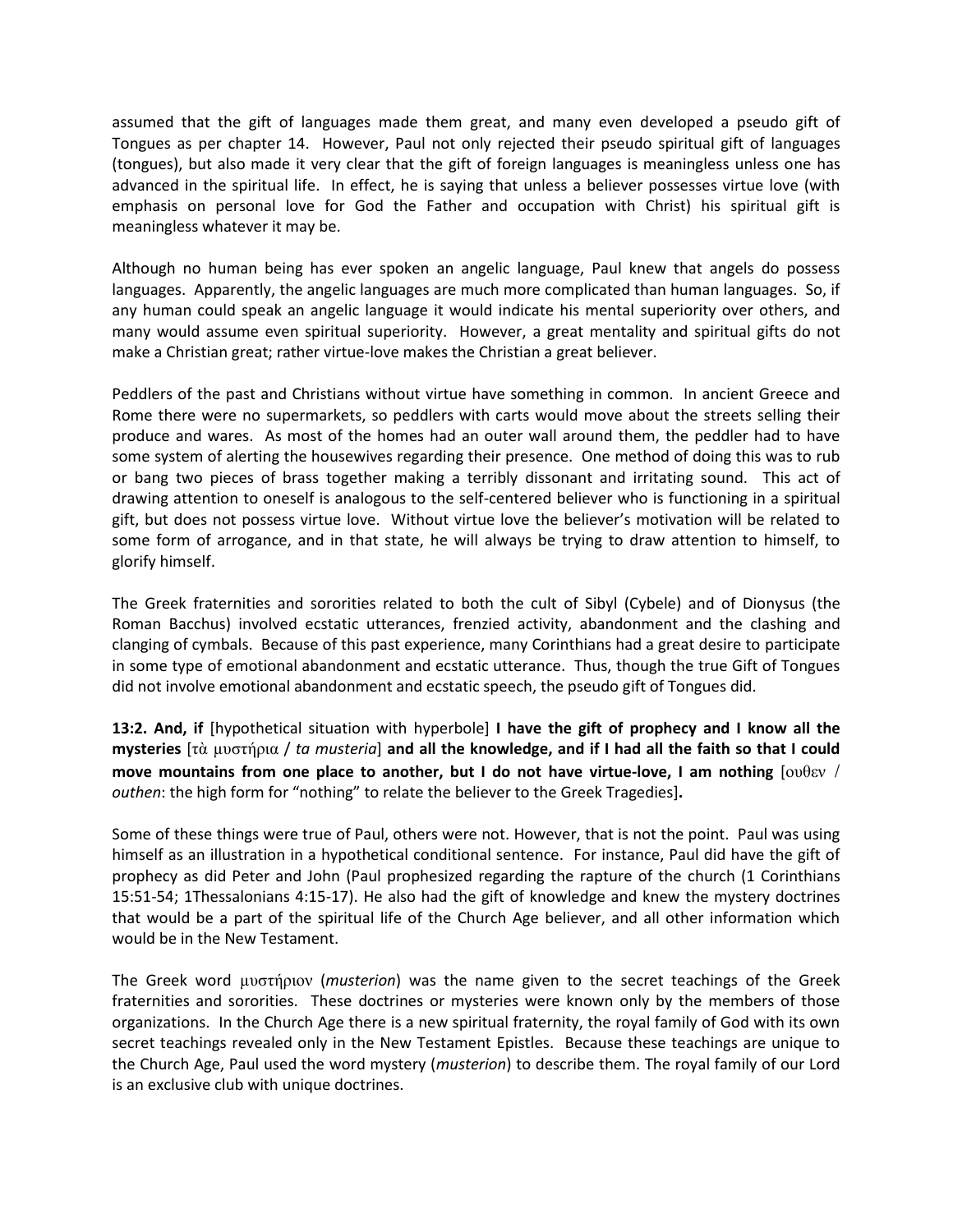Regarding the mystery doctrines, the Filling of the Spirit was never a part of the spiritual life of Old Testament believers. The humanity of Jesus Christ was the first one to have the filling of the Spirit (Isaiah 11:1-2) which power he gave to all Church age believers (Acts 1:8). Now that Jesus is no longer on the earth, he has appointed us as His ambassadors to personally represent Him (2 Corinthians 5:20). This is a first and never will occur again. Through the Baptism of the Spirit we are entered into eternal union with Christ, becoming a new spiritual species (2 Corinthians 5:17), and partakers in His royalty, priesthood, heirship, destiny, election, righteousness, eternal life and Sonship. These are the highest possible privileges with the highest possible status that God can give to a believer. Please note also that these privileges are given at the moment of salvation (a portion of the 39 irrevocable absolutes graciously given to every believer in Christ), regardless of how far a believer will advance in the plan of God. Not even the great Old Testament believers such as Moses, Abraham and David were presented with such a high status. Our bodies are temples indwelt by God the Holy Spirit (1 Corinthians 6:19), the Lord Jesus Christ (Colossians 1:27; John 14:20) and God the Father (Ephesians 4:6). Even Christian marriage (marriage between two Christians) has been raised to the highest possible standards in the Church Age and as such is included in the mystery doctrines. Ephesians 5:32 teaches: "This mystery [Christian marriage] is great; I am speaking with reference to Christ [Christian marriage as related to ones relationship with Christ: Ephesians 5:22, 24, 25] and with reference to the Church [Christian marriage as part of the mystery doctrines of the Church Age]. These mystery doctrines revealed to Church Age believers through the New Testament epistles were not known before the Church Age and function only in the Church Age.

The Holy Spirit bestowed the gift of knowledge upon certain believers in the pre-canon period of the Church Age (1 Cor. 12:8; 14:6). By means of this spiritual gift they were given knowledge of all which would be in the New Testament. (You must remember that in the early church there was no Bible. So, how were Christians living in that period of history going to learn all of the doctrines and principles found in the New Testament?) Thus, the gift of knowledge and other temporary spiritual gifts (as taught in 1 Cor. 12:7-11) were used to provide these pre-canon-Christians with the spiritual life that we now learn from the completed New Testament.

Even though the gift of faith was used in the early church, no one ever possessed a faith for the purpose of moving mountains from one location to another. There would be no spiritual reason for doing that. Remember that this entire passage is dealing with hypothetical conditional sentences in order that Paul might be able to make his point. Paul is going to demonstrate that greatness in the spiritual life is related to loving God, not what spiritual gift one possesses or what the Christian is doing. Since all the temporary spiritual gifts in the early church were spectacular, Paul is making the gift of faith even more spectacular through hyperbole. In this way, Paul's concluding statement is even more dramatic. If you have all of these sensational spiritual gifts and even if you could move mountains, but you do not have virtue-love (the advanced spiritual life), you are nothing.

Though Paul wrote in Koine Greek, occasionally he would throw in some Classical Greek words, phrases and expressions. When he did use Classical Greek, there was always a reason. In verses 2 and 3, Paul should have used the Koine Greek word, "ουδεν" (*ouden*) both times since he wrote in Koine. So, when Paul instead threw in the Classical word "ουθεν" (*outhen*) in verse 2, it would have forced the Corinthians to focus on that word, and would have caused them to recall how the Greek heroes in the tragedies became nothing (outhen) through failure. Paul wanted the reader to make a comparison between the Greek heroes of the tragedies and the potential Christian hero, and just as the Greek heroes all failed so do all Christians who fail to obtain virtue love. Thus, if Paul in verse 3 would have again used the Classical Greek word "*outhen*" to describe the failure of Christians, he would have been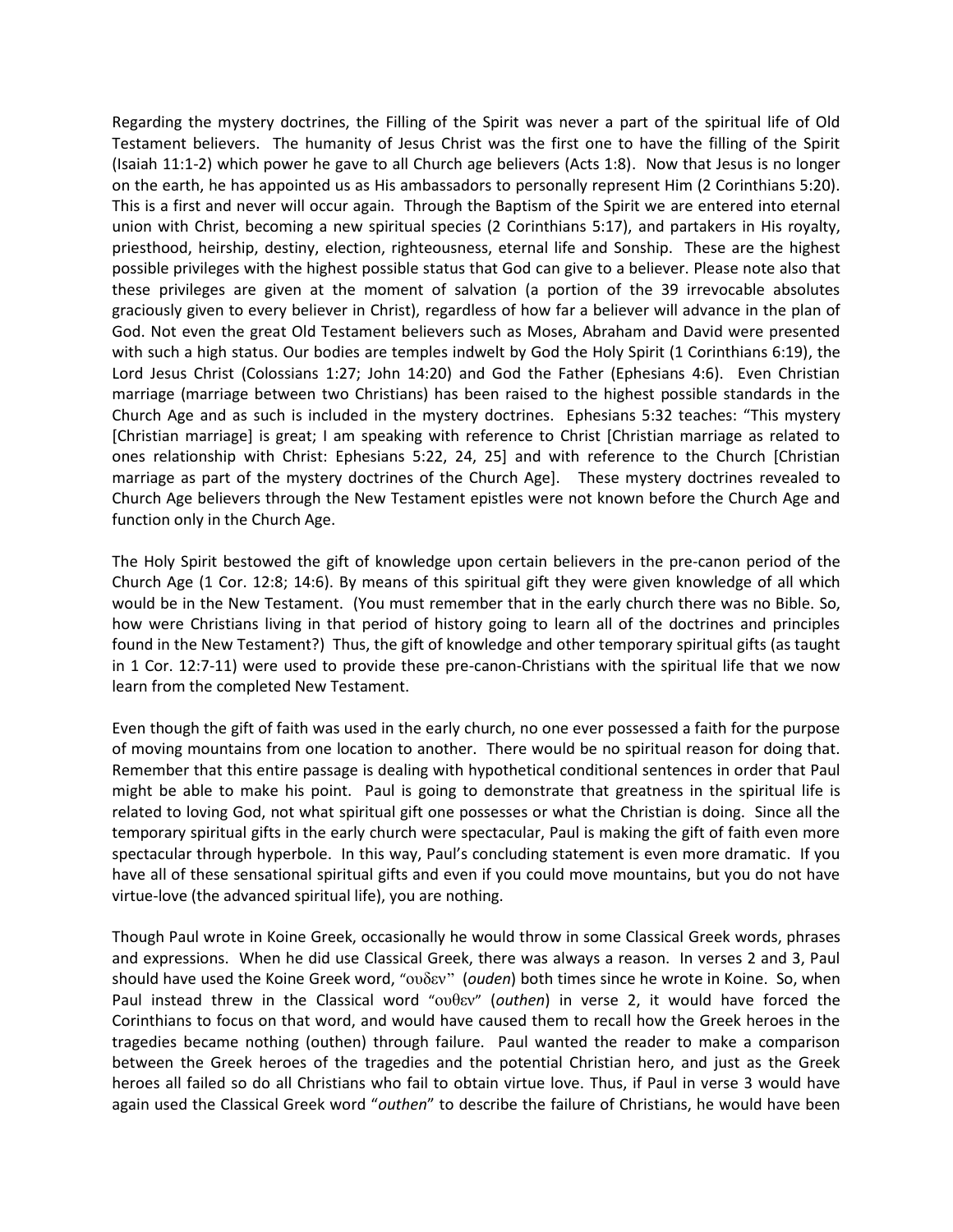equating the failure of the Christian to that of the Greek hero, but Paul did not do that. Rather to indicate that the failure of believers is a much greater tragedy than the failure of the Greek heroes, Paul after having established the analogy no longer calls the believers who fails to obtain virtue love "*outhen*" as he did in verse 2, but "*ouden*,"a Koine or common Greek word. (In the time of Paul, educated people studied and wrote in Classical Greek, whereas the common people spoke Koine.)

One of the Greek tragedies was about an ambitious and self-seeking king named Agamemnon. He had a lovely wife named Clytemnestra, a beautiful daughter, Iphigenia and a young son. Despite many blessings in his life, he wasn't satisfied. He wanted to be a great hero, for this was the age of heroes. When war broke out between the Mycenaean Greeks and the Trojans, Agamemnon was given command of the Mycenaean Navy and Army – and the perfect opportunity to become a hero at last. However, as preparation for war was being made a disaster occurred which easily could have caused Agamemnon to lose his position as commander and thus his chance for greatness! The Mycenaean Greeks had assembled a huge naval fleet in the harbor of Aulis, though as the winds were unfavorable at that time the ships could not depart Aulis to sail toward Troy.

The Greek religion of that period was related to human sacrifice and demonism, the activities of which were governed by the temple priests. After the ships had sat idly in the port for many days, the priests approached Agamemnon to explain that the reason for the lack of wind was that one of the animals sacred to the goddess Artemis had been killed by the soldiers, and that in her anger she had calmed the winds. In order to appease the goddess's wrath, Agamemnon would have to make a great sacrifice that of his daughter's life. (Iphigenia loved her father and so had requested, and been given permission, to accompany her father on his ship.)

Agamemnon could have demonstrated true greatness and refused to murder his daughter for the sake of this evil religion, but he didn't. If he had, he probably would have been removed as overall commander of the fleet and army and his dream to become a great hero would have never come to pass. Since Agamemnon's lust to become a great hero was greater than his love for his daughter, he permitted the priest to cut the throat of his daughter and to burn her as an offering to Artemis.

The soldiers thought that he was great for making this great sacrifice, though his wife Clytemnestra thought otherwise, and became very bitter when she heard the news of her daughter's cruel murder. After the war, Agamemnon returned victorious to a hero's welcome in Mycenae. Also waiting for him was his lovely wife. She pretended to still love him, but in her heart was bitter revenge. On Agamemnon's return to his residence, Clytemnestra prepared a nice warm bath for her husband. Just as Agamemnon eased down into the warm tub, she, with the help of her lover, Aegisthus, threw a net over his body and chopped him into little pieces. In his arrogant lust for fame, he became "*outhen*"- nothing (the high form).

God has loved the Christian for billions and billions of years. He has designed a spiritual life for the Christian so that he might also love him that is to reciprocate his love. However, what are most Christians doing? They are being distracted by many things which prevent them from ever developing a love for God. These distractions are the tragic flaws of the Christians today - instead of becoming great heroes and heroines, they are failures.

If the believer learns the Word consistently (under the authority of a prepared pastor) someday he will develop a love for God. He may not become famous or be recognized as great by others, but in God's plan he will become a great and noble believer who had the good manners to reciprocate God's love.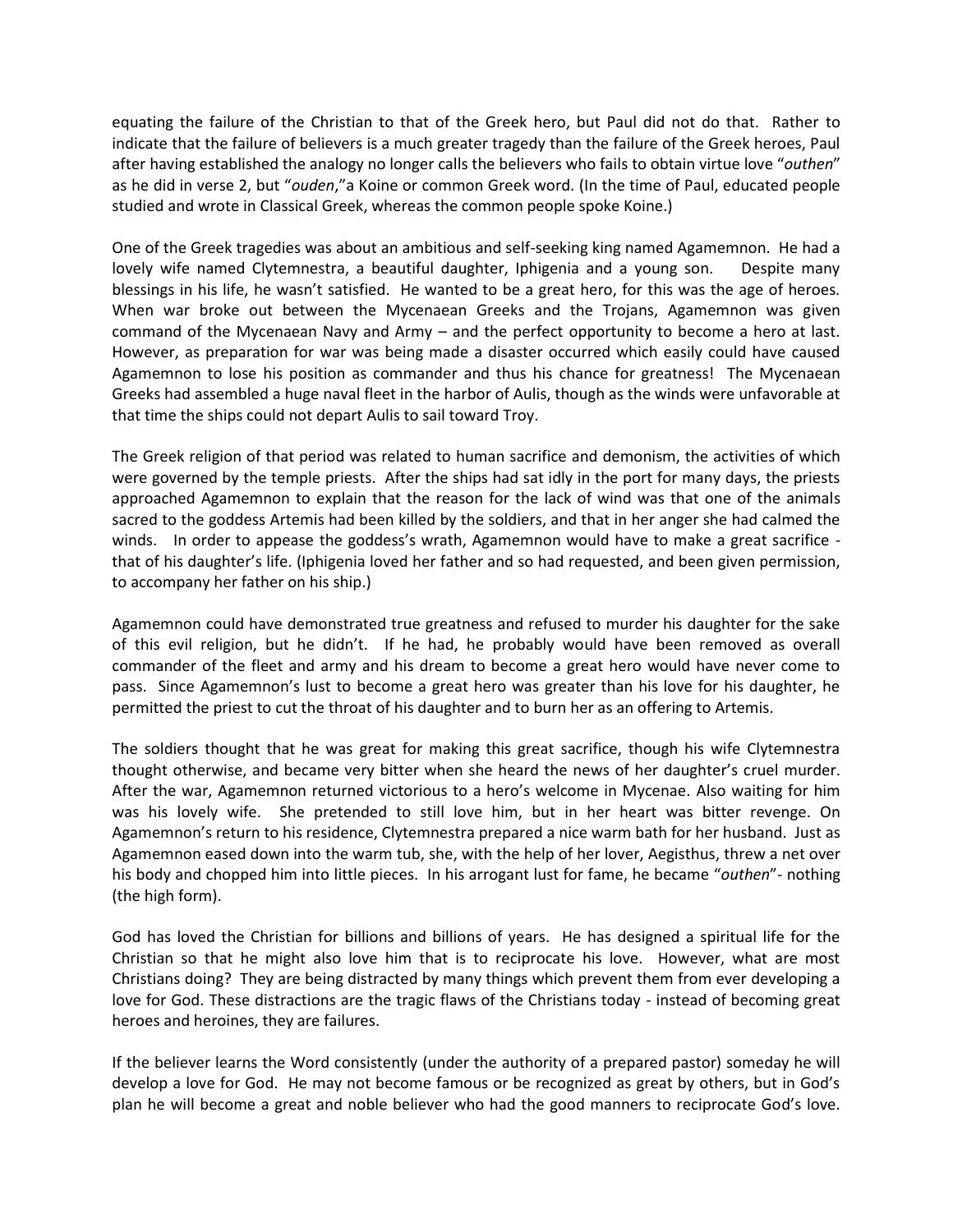However, most believers are like Agamemnon. They want to be great. They want wealth, promotion, recognition, success, and romance more than anything else (false values and priorities). So, they do not spend the time under the authority of a pastor to learn about God and his plan. At the end of their lives, they may have achieved many things including all the desires of their selfish nature, but if they have not achieved personal love for God, they are lower than Agamemnon in virtue; they are "*ouden*" (the low form of "nothing").

If you had all the sensational temporary gifts of the early church, but you do not have virtue-love, you are nothing, a total failure in God's plan. People who are nothing are always unhappy people. Therefore, Church Age believers who fail to develop a love for God the Father and occupation with Lord Jesus Christ become unhappy nothings. You may be extremely moral; you may be a famous pastor or missionary; you may give 30 percent of your money to Christian charities; you may pray from morning to evening, but if you do not love God, you are nothing but a superficial Christian.

**13:3. And if I give all of my possessions to those in need of help** [literal translation from the Greek word μ / *psomizo*] **and if I deliver over my body** [for martyrdom] **that I may boast** [καυχήζ µαι / *kauchesomai*]**, but I do not have virtue-love** [with emphasis on personal love for God]**, I gain nothing**  [ουδεν / *ouden*].

In 1 Corinthians 13:1-2, Paul stated that even though one might have several sensational spiritual gifts, if he does not possess virtue-love, he is nothing. In this verse Paul states that even if one performs a spectacular Christian deed or sacrifice, but he is not motivated by his appreciation, respect, and admiration for God, he gains nothing.

To give all your possessions away is spectacular giving. In this illustration, the Christian gives all of his wealth so that he becomes impoverished. This is exactly what Barnabas did (Acts 4:36, 37). Barnabas, who accompanied Paul on his initial missionary journey, was a wealthy landowner with a great spiritual life and complete trust in God's provision. So, he sold all of his property and gave the proceeds to the many impoverished Christians in the Jerusalem area at that time. However, Ananias and his wife Sapphira (Acts 5:1-10) were jealous of the approbation which Barnabas received after he had given all of his money away. (Barnabas himself didn't care about the approbation. He just wanted to please God.) In their lust for approbation they lied about their giving, telling Peter that they were giving all of the proceeds from the sale of their property for the purpose of helping the needy. Now, keep in mind that no one asked them to sell their property or give money to the poor. That was their idea. Because Barnabas had sold all of his property and had given all of the proceeds from the sale to the poor, they had decided to do likewise so that they would receive approbation as Barnabas had. However, lacking faith in divine providence they were unwilling to donate all of their money as Barnabas had done. In other words, they lied about their giving in order to obtain maximum approbation.

Ananias and Sapphira were not great Christians who suddenly became bad through greed and lying about their offering to the poor. They had lived their entire spiritual lives out of fellowship, remaining under the influence of Satan's thinking. "Then Peter said, Ananias, how is it that Satan has filled your heart" (Acts 5:3a). It takes a long time for Satan to completely fill the stream of consciousness of a believer with his thinking and values. The spiritual life is a system of thinking, but Satan also has a counterfeit spiritual life related to thought. If the Christian is constantly out of fellowship, he will learn this system. This is exactly what happened to Ananias and Sapphira. This lie was not an isolated act, but the result of a lifetime of functioning out of fellowship.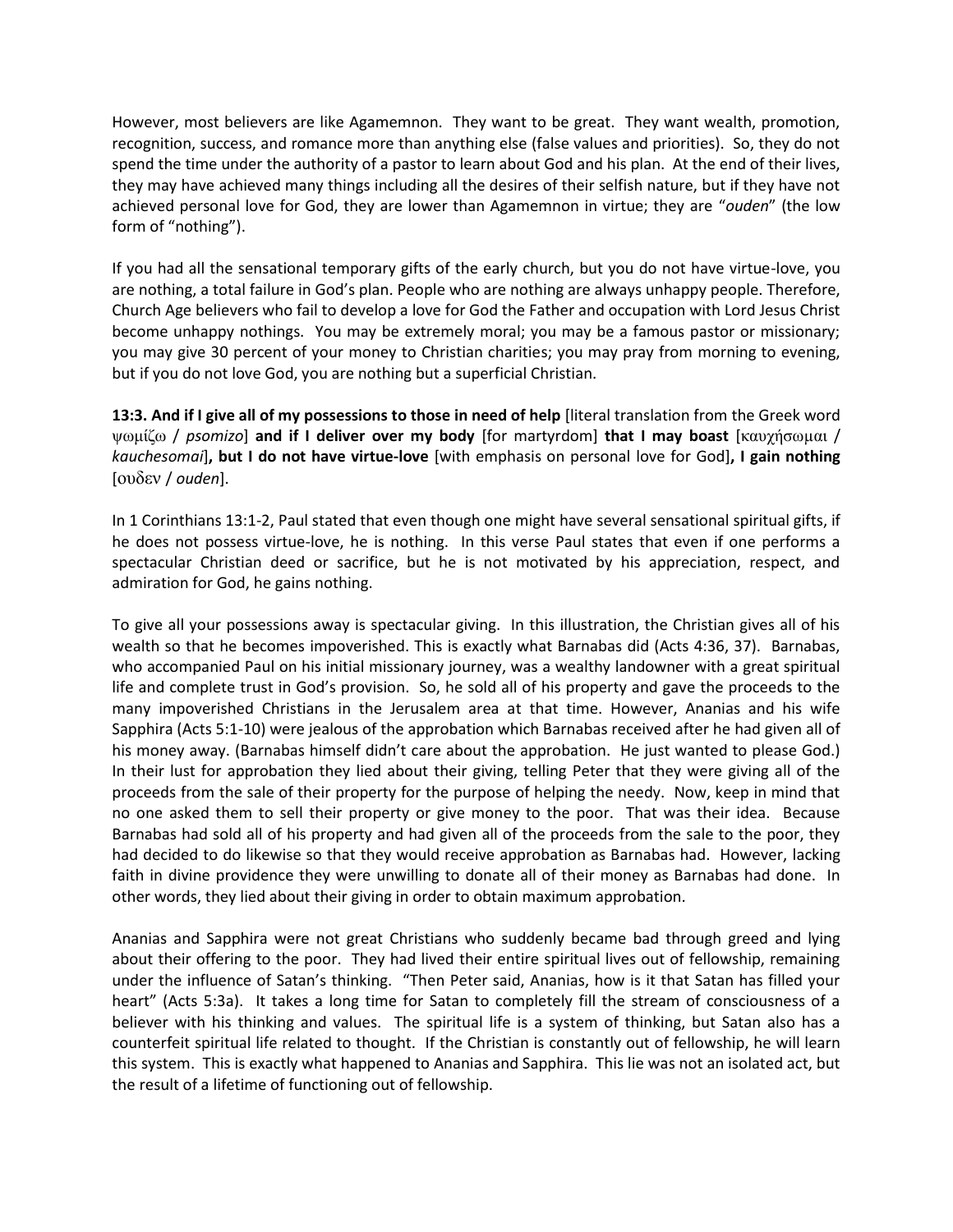Many Christians are like Ananias and Sapphira. They are falsely motivated because they do not understand the spiritual life, and do not love the Lord. They appear to be accomplishing many things for the Lord, but in reality they are producing only dead works, wrong doing (the Greek word "adikia" as found in 1 John 1:9b) produced while grieving (Ephesians 4:30) and quenching (1 Thessalonians 5:19) the Holy Spirit. Some day they too will die an inglorious death (the sin unto death: 1 John 5:16).

Some translations differ regarding this verse depending upon what manuscripts were used. Some manuscripts use the Greek word "καυθηζ μαι" (*kauthesomai*) while the three most reliable uncial manuscripts (written on parchment), the Vaticanus and Sinaiticus scribed in the 4th century, and Alexandrinus scribed in the 5th century all use the word "καυχήσωμαι" (kauchesomai) (to boast, to glory). Also, among the most important papyri "p36" a Chester Beatty Papyri written in the 3rd century uses the word "*kauchesomai*" (to boast, to glory). Neither the greatest uncial manuscripts nor the most reliable papyri contain the word "*kauthesomai*" (to be burned).

Furthermore, "*kauthesomai*" (to be burned) is future subjunctive in form which did not even exist in the Classical Period nor in the Biblical Period, but only came into existence in the Byzantine period (4th to 15th century). Thus, in Bruce M. Metzger's book, A Textual Commentary On The Greek New Testament, the author writes: "The reading *kauthesomai* (= future subjunctive!), while appearing occasionally in Byzantine times, is a grammatical monstrosity that cannot be attributed to Paul (Blass-Debrunner-Funk, para. 28; Moulton-Howard, p. 219)."

A scribe living in the Byzantine period deliberately changed this word. Actually, all he had to do was to change one letter. By changing the Greek letter  $\chi$  (chi) to a  $\theta$  (theta), he was able to change the whole meaning of the word. Now the question remains: why did he do this? The most likely explanation is that this scribe was very impressed with Christian martyrdom and did not agree with Paul's negative statement regarding martyrdom.

Under certain conditions, God permits certain great believers to be martyred that he may be glorified. When mature believers are being martyred, they are motivated by both unconditional love for their fellow humans (including those who are martyring them), and personal love toward God. In this passage Paul is saying that the motivation for martyrdom in many cases is for self-glory. Paul was distrustful of many of the believers' motivation for martyrdom in the early church warning the Corinthians that if one gives his body over to be martyred, but does not have love for God, he accomplishes nothing. Paul made an issue out of this since some Corinthian believers apparently had deliberately martyred themselves.

This Greek word "*kauchesomai*" has two basic meanings: to boast in oneself or to glory in God. In this context, Paul is making reference to Christians boasting in their martyrdom. These were Christians who had failed completely in their spiritual lives. After a life of total spiritual failure, they thought that martyrdom would automatically make them great believers with great rewards in eternity - therefore implying that there is merit in martyrdom itself. If there is merit in martyrdom itself, then the person being martyred has a right to boast. Furthermore, if there is merit in martyrdom itself, then martyrdom would glorify God. However, this is not true. The merit is in the application of doctrine that occurs while a great believer is being martyred, not in the function of being martyred.

The most sophisticated form of Greek language was Classical Greek of the 5th and 4th centuries B. C. and spoken by the Athenian Greeks and by such great men as Socrates and Plato. However, when the Bible was being written, Koine Greek (common Greek), a less sophisticated grammatical form of Greek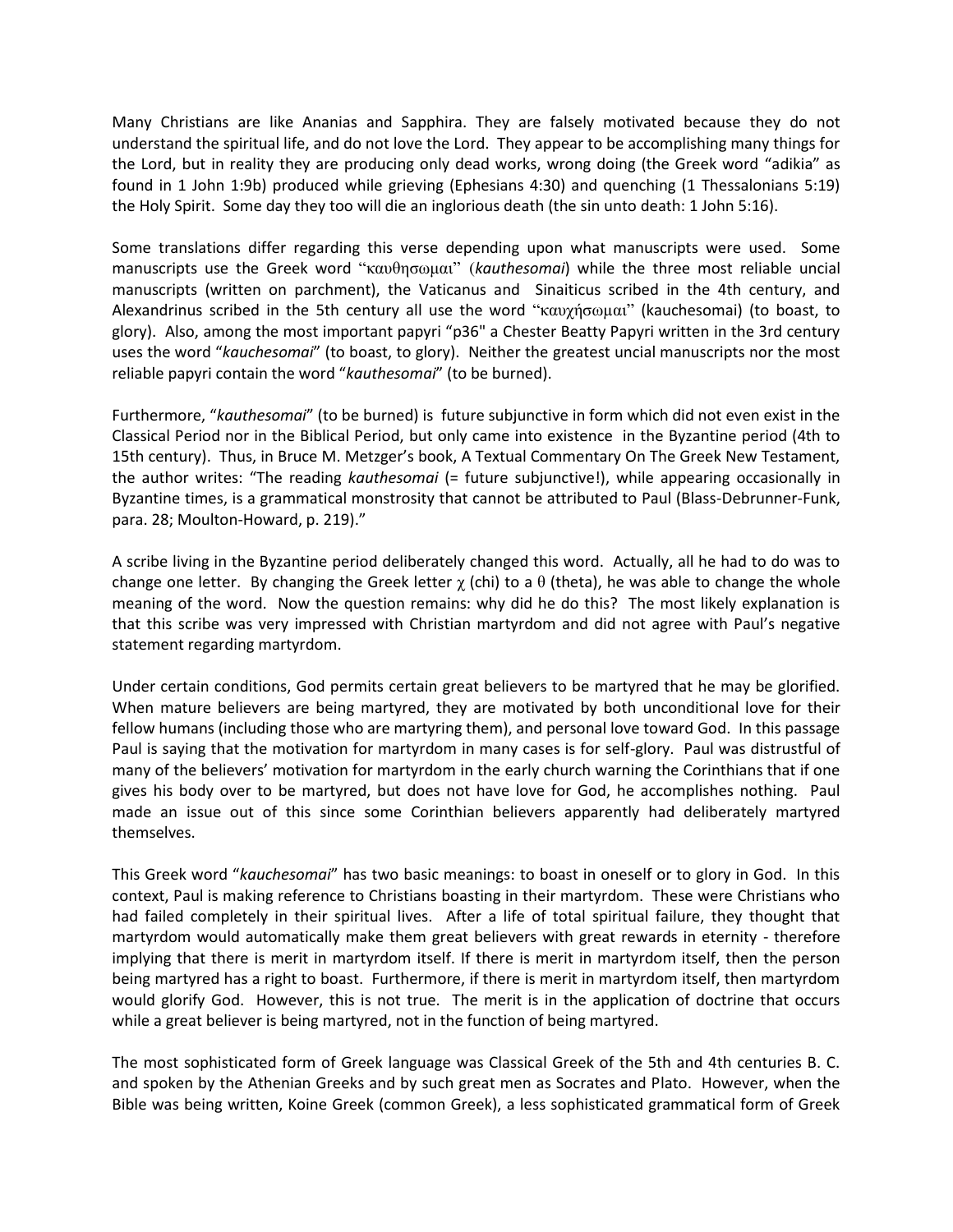was the language of the people. Thus, some writers of Scripture used only Classical Greek (i.e. Luke and the writer of Hebrews) and other writers used a mixture of Koine with Classical Greek. Paul especially was an expert in mixing these two languages.

Thus, it should not be surprising that Paul uses these two Greek languages in this passage. The Classical Greek word for nothing is "*outhen*," whereas Koine Greek word for nothing is "*ouden*." Even though they have exactly the same meaning, they can be used to communicate subtle differences. Paul in this passage first uses the Classical form then switches to the Koine form. In this way, he is able to communicate a fascinating story with just two words.

In verse two of this chapter Paul identifies the Christian with the Classical period by using the word "*outhen*." This is necessary to introduce the believer as either a potential hero or a tragic failure in the spiritual life. Agamemnon was nothing because of his arrogant lust for fame; he gained nothing (the high form: outhen), he died a humiliating death. The Christian who fails to execute the spiritual life is nothing, and he gains nothing (the low form: *ouden*), he dies under maximum punishment (Philippians 3:19, 1 John 5:16). By switching to "*ouden*", we understand that the failure of the Christian to glorify God is infinitely greater than the tragic failure of Agamemnon.

**13:4. Virtue love** [agape] **is not swayed by emotion, virtue love is kind** [merciful]**, virtue love is not jealous, it does not brag** [is not shamelessly disrespectful in thought, speech and behavior, e.g. is not insulting or presumptuous]**, is not inflated with arrogance** [the advance stages of arrogance]**.**

The Greek word μακροθυμέω (*makrothumeo*) most basic meaning is "not to be swayed by emotion" (not caused to swing from one side to another; not influenced by emotion). It also means to be free from the emotional reaction of frustration; free from the irrationality that occurs when one is under pressure. It is composure under pressure and adversity. Since it is not affected by emotion, it has a steadfast patience. In the Ionic Greek which is older than the Attic Greek, it meant long-suffering toward someone (to bear injuries, insults, trouble without complaint or emotional reaction).

**13:5. does not behave dishonorably** [indecently, or unmannerly]**, is not self-seeking** [self-promoting; preoccupied with self, self-indulgent, irrationally ambitious] **it is not provoked** [does not become irritated, bitter, angry, petty, hypersensitive], **does not react to evil** [is not mindful of wrongs, does not react to the injustices or wrongs that comes into life, does not think in terms of retaliation, does not react to hatred or antagonisms]**,**

**13:6. does not rejoice over injustices, but joyfully sides with the truth** [rejoices in the truth]

**13:7. It covers all things** [keeps all things confidential: true love respects the privacy of another; it literally means to throws a cloak of silence over all things: avoids gossip, maligning, judging, vilification]**, always believes** [advance function of the faith-rest drill] **always has confident expectation** [regarding one's personal destiny both in time and in eternity], **always perseveres** [the believer always maintains his relationship with God in a state of happiness under the testing of the three stages of the adult spiritual life]**,** 

**13:8. Virtue-love is never phased out** [verses 8b thru 12 is a parenthesis]**, (but if prophecies, they will be discontinued. If tongues** [foreign languages]**, they shall be terminated** [abruptly]**. If knowledge**  [knowing what will be written in the New Testament] **it will be discontinued.**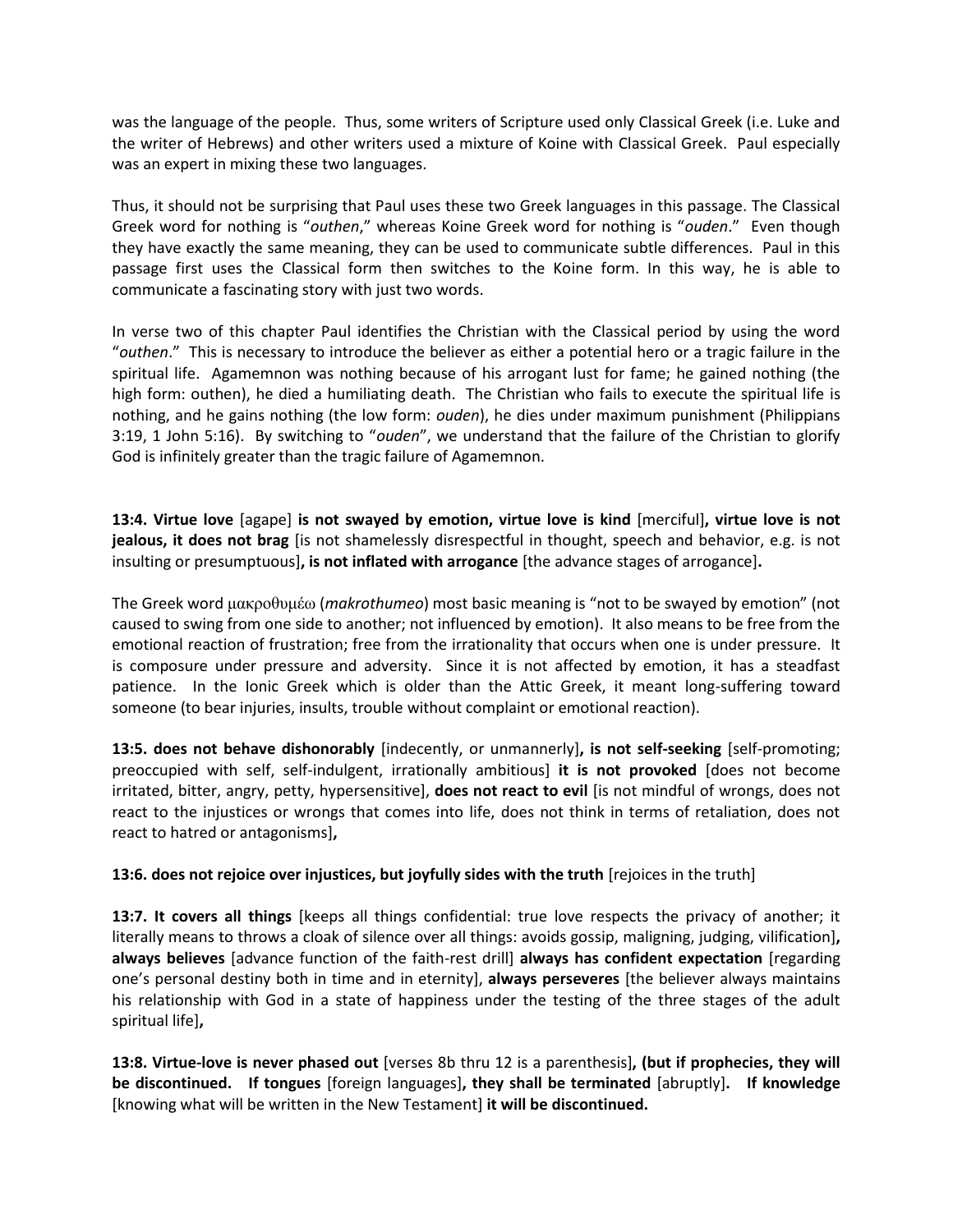Virtue-love remains part of God's plan in both the pre-canon and post-canon period of the Church Age. It is the highest system of thinking that has ever existed, and yet the Corinthians were placing their emphasis on emotion and the sensational spiritual gifts, and had abandoned this virtuous system of divine thinking. So, Paul interrupts his dissertation on love (1 Corinthians 13:1-8a) by contrasting virtue love which will last throughout the Church Age with these temporary spiritual gifts (The temporary spiritual gifts such as prophecy and knowledge which were discontinued sometime after 96 A.D. allowing time for the New Testament canon to be assembled and distributed), the gift of tongues was terminated in August of 70 A. D. when the Roman Legions broke through the Jerusalem walls.) Paul's point in that instead of placing unnecessary emphasis on these temporary spiritual gifts, they should be advancing toward virtue love. Then after have compared virtue love with these gifts, he makes another comparison which is found in the last verse of this chapter.

The gift of foreign languages was designed to warn the Jews regarding the historical trend of their nation (See the book *"Tongues"* by R. B. Thieme Jr.) The majority of the unbelieving Jews at that time had rejected the Gospel message, and the majority of the Jewish Christians had rejected the spiritual life. For forty years, from 30-70 A.D., the Jewish unbelievers would hear the Gospel message which message the majority would reject and the few that did respond were influenced by Judaism and thus became legalistic. Since only a few responded to the gospel and advanced to spiritual maturity, the nation was destroyed by the Romans in August of 70 A. D., under the principle that the Lord Jesus Christ controls history.

In the Law (the Old Testament) it is written, "By men of strange tongues (languages) and by lips of strangers [Gentiles] I will speak to this people [Jews], and even so they will not listen [negative volition] to Me [quote from Isa. 28:11]," says the Lord. So then tongues are for a sign [a warning to Jewish unbelievers of the proximity of divine judgment and dispersion], not to those who believe, but to unbelievers. (1 Corinthians 14:21-22a)

What was the situation in 30 A. D., at the onset of the Church Age? At that time, Jews were scattered all over the Roman Empire. Even so, God made it possible for tens of thousands of those Jews to make the pilgrimage to Jerusalem. They arrived during the Passover and remained until after the Day of Pentecost. (God wanted those Jews who were interested in the Gospel to be in Jerusalem at that time.) On Pentecost, the gift of foreign languages (tongues) was given to most of Christ's disciples since there were so many Jews in Jerusalem who needed to hear the Gospel in their own gentile language.

These Jews that were living in different parts of the Roman Empire no longer spoke Aramaic and many of them had no understanding of the Hebrew Scriptures. Thus, when they arrived in Jerusalem for the Passover on April 14<sup>th</sup> [this date was concluded to be accurate by R. B. Thieme Jr.], they had a difficult time understanding the ritual as presented by the Levitical Priests. However, on the Day of Pentecost which occurred in the first week of June, these pilgrims heard the Gospel in their own gentile languages through the gift of foreign languages.

## **13:9. For we know** [from the gift of knowledge] **in part, and we prophesy** [from the gift of prophecy] **in part.**

Paul knew a part of the knowledge which would make up the Bible, also Peter and John as well as other writers of Scripture. None of **them** had all of the knowledge. They all contributed to the formation of Scripture. The same was true regarding the temporary gift of prophecy. No one individual wrote all the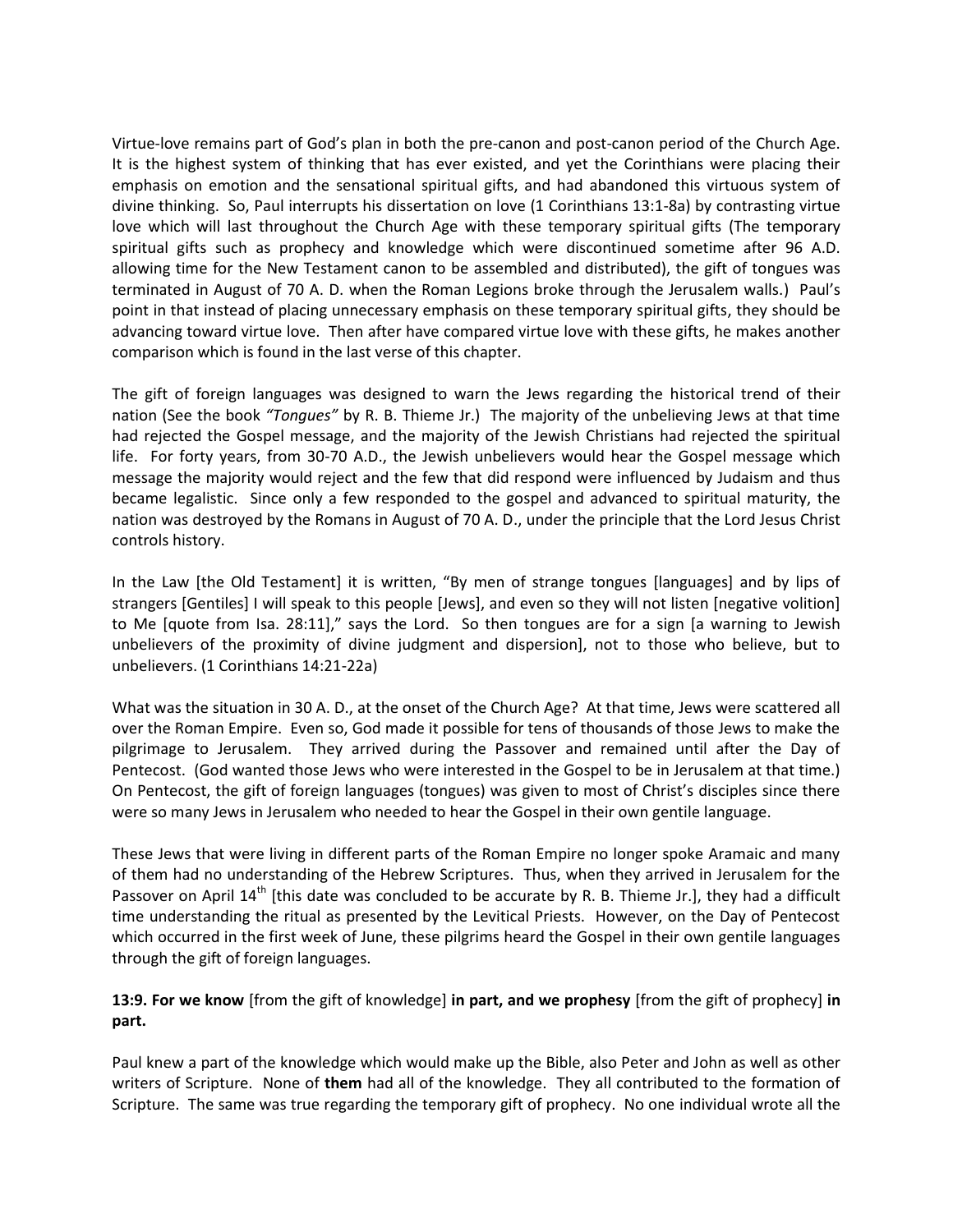prophecy in Scripture. Paul, Peter, John as well as others did some prophesying. They each contributed a part. When all of these parts were finally collected and put together into one book, the Canon of Scripture was completed.

**13:10. But, when the perfect** [the completed cannon] **has come** [canon completed and distributed]**, the partial** [the temporary spiritual gifts of the pre-canon period] **will be discontinued**]**.** 

As mentioned above, the gift of tongues was terminated in 70 AD at the time of the destruction of Jerusalem. The remaining temporary spiritual gifts which were necessary in the early church were discontinued sometime shortly after 96 A. D.

**13:11.When I was a child, I used to speak as a child** [limited vocabulary and frame of reference]**, think like a child** [emphasizing sensational matters]**, and reason like a child** [simplistic]**. When I became a man, I did away with childish things.** 

Because a child has a limited vocabulary and understanding, he has a limited ability to speak, think and reason – obviously, one cannot think beyond the size of his vocabulary and understanding. Since a mature adult has a large vocabulary etc., he can think, speak and reason as an adult.

Illustration: Two people are watching a soccer game. One person knows the game well. He knows all the rules, the function of each player, the defensive and offensive movements, the technical vocabulary, and everything about good tactics and strategy etc. The other person watches the game in a state of total ignorance. Which person do you think will be more mentally involved and which one do you think will be more emotionally involved?

In the early church there was no canon of Scripture. This is analogous to a child with a limited vocabulary and understanding. In the early church there were many sensational spiritual gifts like the gifts of healing, miracles and tongues etc. A child would like these for they would be appealing to his emotions and his lack of values. However, the post-canon period of the Church age has a completed Bible which is analogous to an adult vocabulary and understanding. You would think that Christians would want to learn and master the content of the New Testament and in so doing learn to think like an adult. Yet, many childish Christians want to return to the pre-canon period of the Church Age in their desire for the gifts of healing, tongues etc.

Also, children prefer 'doing' over 'thinking'. Today, many Christians emphasize doing without knowledge of God's plan and so are involved in pseudo Christian service. It is pseudo since it is being executed with human power, not divine power.

**13:12. For now** [in time]**, we** [Church Age believers] **see by means of a mirror** [the New Testament canon metabolized in the soul: James 1:19-25] **an opaque reflection** [reflected as on a picture not as real as face to face], **but then** [in the eternal state, we will see] **face to face. Now** [in time]**, I know in part, but then** [in resurrection body after the destruction of the universe and the creation of the New Heavens and the New Earth] **I will fully understand** [We will have more capacity to understand God and his Word in the eternal state.] **even as I have been fully understood** [the omniscience of God has always understood us]**.)** (The parenthesis that Paul began in verse 8b is now closed.)

Seeing by means of a mirror does not imply that the canon of Scripture is inferior to information provided in the eternal state. What it does mean is that cognition in time cannot be compared to